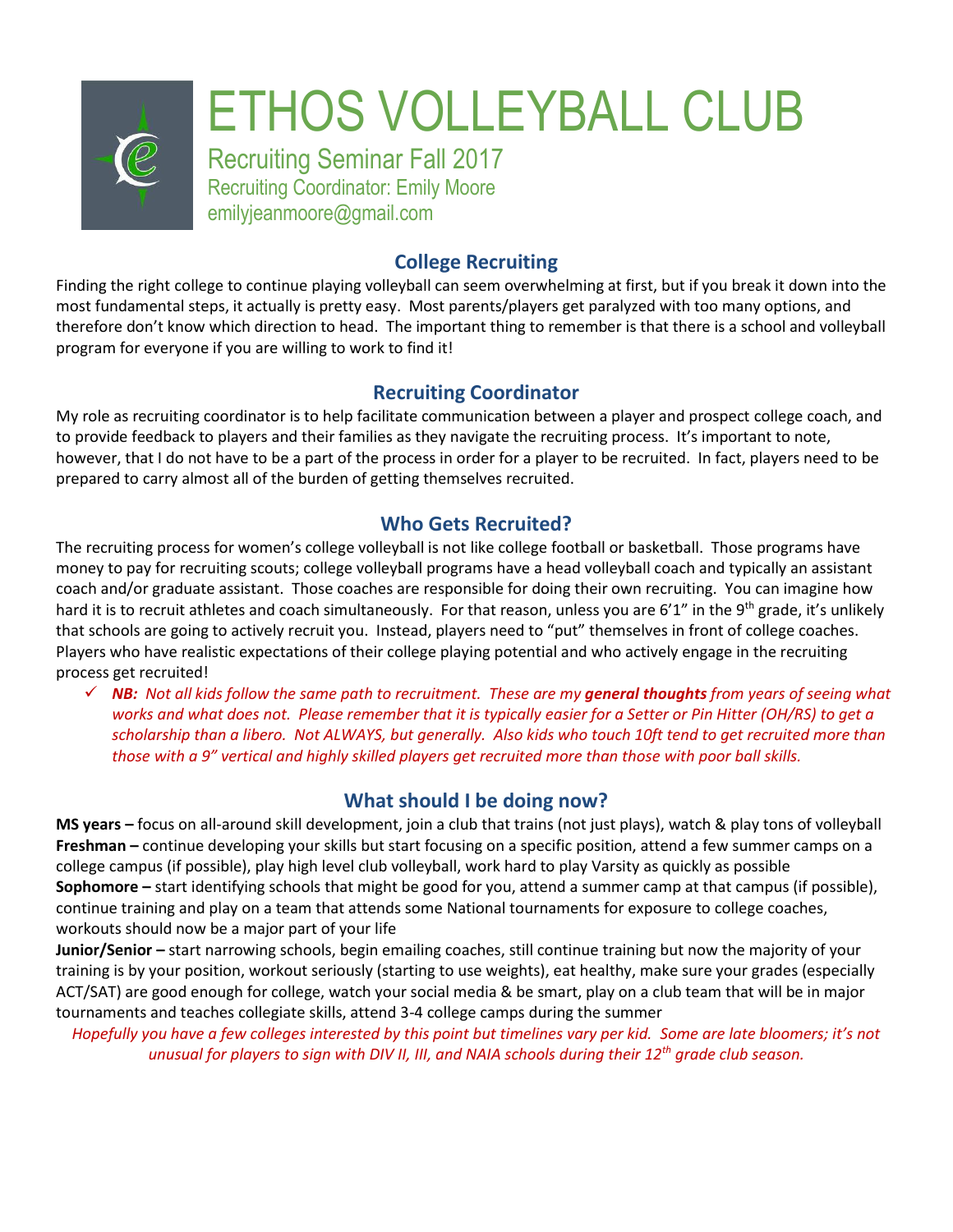# **What's the difference?**

**NCAA Division I**: most competitive, stricter recruiting rules, offers full athletic scholarships, 12 scholarships based on head count (Nashville: Lipscomb University, Belmont University, TSU)

**NCAA Division II**: not as competitive (smaller programs), recruiting rules are less rigid, rarely offers full athletic scholarships, partial athletic scholarships are common, 8 scholarships but can be divided (Nashville: Trevecca Nazarene University)

**NCAA Division III**: least competitive, no athletic scholarships (TN: Sewanee University, Rhodes University- Memphis, Maryville University)

**NAIA**: smaller association than the NCAA, typically smaller schools, competition is comparable to NCAA Div II, less rules/restrictions for recruiting, more relaxed academic eligibility requirements, offers partial athletic scholarships (Nashville: Cumberland University, Fisk University)

**NJCAA**: 2-year degree, athletes often transfer for final 2 years of eligibility, partial athletic scholarships, relaxed academic eligibility requirements (there are very few Ju-Co volleyball programs in TN)

# **Good & Bad uses of time/money**

| <b>GOOD</b>                                                                                                                                                                                                                                                                                                                                                                              | <b>BAD</b>                                                                                                                                                                                                                                                                                                                                                                          |
|------------------------------------------------------------------------------------------------------------------------------------------------------------------------------------------------------------------------------------------------------------------------------------------------------------------------------------------------------------------------------------------|-------------------------------------------------------------------------------------------------------------------------------------------------------------------------------------------------------------------------------------------------------------------------------------------------------------------------------------------------------------------------------------|
| <b>Attend a College Summer Camp on Campus</b><br>Typically the head coach or the head assistant<br>coach will be there running the camp. This<br>ensures that you'll get seen and hopefully<br>make a personal relationship with a few<br>coaches.<br>Bigger camps (like Belmont or UT) will hire<br>other collegiate coaches from around the<br>country to serve as coaches. This means | <b>College Showcases</b> (with rare exception)<br>Usually these are just money-makers for the host<br>$\bullet$<br>club or tournament that is putting them on.<br>Typically the ratio of player to coach is 100/1 and<br>the college coaches spend 50% of their time<br>talking to one another. Unless you are the<br>absolute BEST player out there, you might not get<br>noticed. |
| exposure to more than just the "host" college.                                                                                                                                                                                                                                                                                                                                           | <b>Recruiting Websites/Services</b>                                                                                                                                                                                                                                                                                                                                                 |
| <b>Attend a Skill Specific Camp</b><br>Go get some high-level coaching at Sports<br>Performance, K2 or someone who is known<br>for their training. This investment in becoming<br>a better player will surely pay off.                                                                                                                                                                   | When I talk with coaches, they continually tell me<br>$\bullet$<br>the best way to get seen is to send an email<br>expressing interest in the program with a quick<br>YouTube link of unedited game film. Most college<br>coaches can tell within 30 seconds or less whether<br>they want to invest the time to come watch your<br>club team play.                                  |
| Go for a College Visit                                                                                                                                                                                                                                                                                                                                                                   |                                                                                                                                                                                                                                                                                                                                                                                     |
| Once you've been noticed by the coach, many<br>will invite you for an official college visit which<br>usually includes playing against the team,<br>rooming with the players and getting a tour of<br>campus. These are well-worth the time<br>missed from school and cost to drive.                                                                                                     | <b>Approaching Coaches at tournaments</b><br>Many kids/parents make this common mistake.<br>$\bullet$<br>You see a coach standing near your court and<br>start blabbing about how great you child is -<br>coaches really despise this. Coaches have eyes.<br>They know which kids are good and which aren't.                                                                        |

# **What about a skills video?**

You do not have to pay someone to make a skills video or to edit game footage for you. Almost everyone has the ability to edit footage on their iPad or computer. However, if you want to pay someone for that service, go for it! Based on my conversations with college coaches, most want to see live game footage (rather than a skills session), and they will only watch about 30 seconds to 2 minutes of a video. That means highlight your best, most athletic skills first.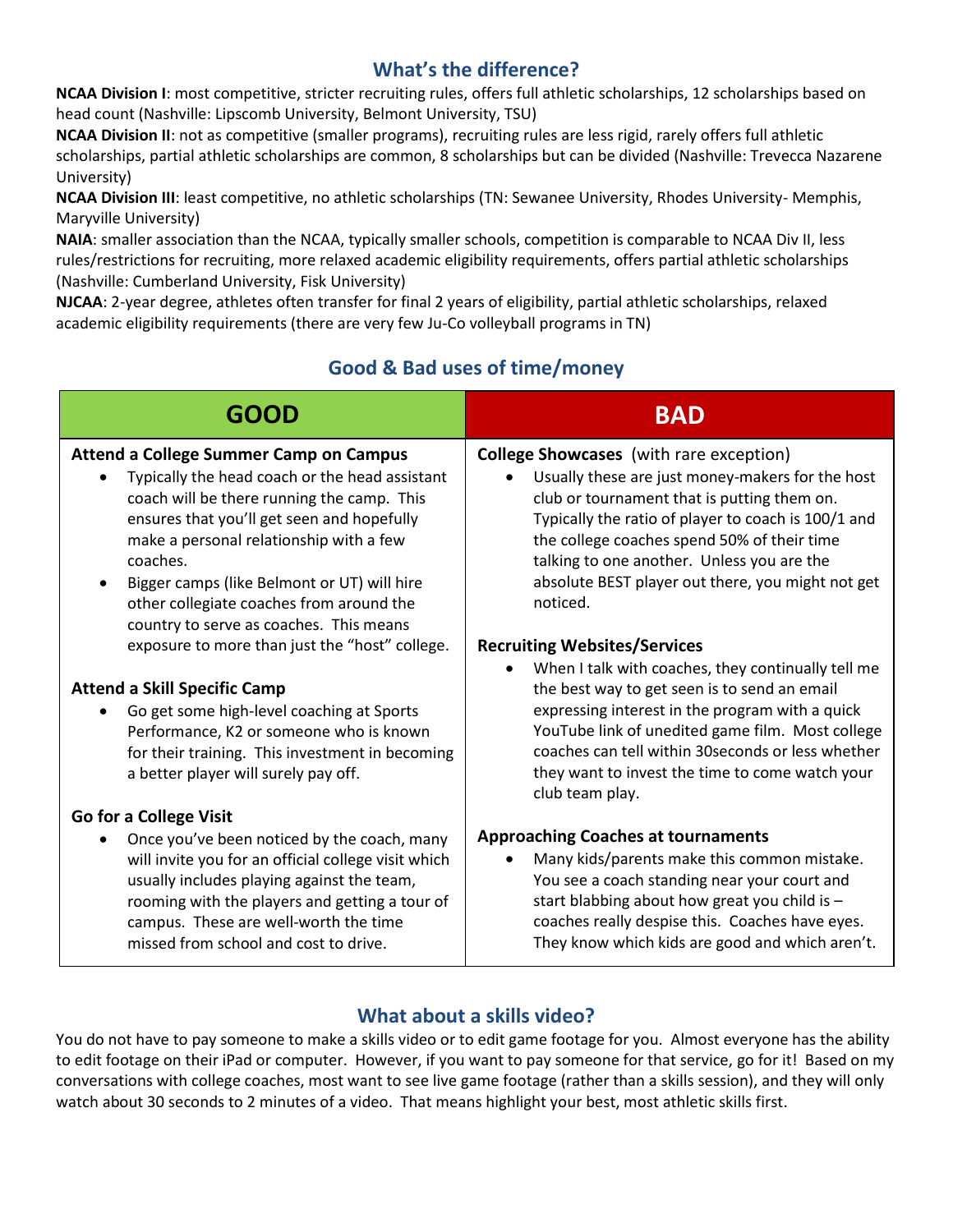# **How do I choose the right college?**

#### **Step 1 – Narrow the Field**

#### **1. Division I, II, III, NAIA, etc?**

**a.** Be honest with yourself. Can you play Division I volleyball or are you more suited for a Division II or Division III school? If you don't know the difference, research it. Look at the height, playing experience, etc. of a Division I program (Belmont, Lipscomb, TSU, MTSU are all local options to watch). How do you compare? Then go watch a Division II match (Trevecca, Union, etc.) to compare.

### **2. Where do you want to live?**

- **a.** Do you want to stay within a reasonable driving distance or do you want to get away from TN? Does the thought of living in that state AFTER your college career is over bother you? Then you may not want to go there?
- **b.** Do they offer the Major you want for college? Remember that you are one blown knee away from just being a STUDENT on campus. So if you wouldn't attend that college except to play volleyball, might not be a good idea.

### **3. What's your goal with playing in college?**

**a.** Do you want to play at the absolute HIGHEST level of competition you possibly can play? Or do you want to be a 4-yr starter? Is playing time an issue or do you just want to be on a team?

### **4. Do you need the Money?**

**a.** Do you need college paid for or is playing volleyball just for fun? How are you academics? If you stay in state, will you qualify for the HOPE scholarship?

### **Step 2 – Identify Target Schools & Email Coach**

Now that you've identified what you want out of college, have a radius of drive time and know what level you are capable of playing, you need to do the next few things:

- 1. **Find colleges which fit your goals**
- 2. **Research the volleyball program**
	- a. Take a close look at the roster (how old is the current setter, how many setters do they have on the roster, etc.). What is the win-loss record for the past couple of years? Is the coaching staff new or have they been there for years?
- **3. Email the Coach**

## *Things to include in an initial email*

- **General Information** (see below) this helps the coach evaluate just the numbers/information they need
- **Specifics about your interest in that school or the value you bring**. Such as:
	- o "I see you have a senior setter and might need another one on the roster" **or** "I've always wanted to attend a small Christian university in the Carolinas since I love that area of the country" **or** "I have watched Nebraska play for the past few years and think I could help your ball control"
- **YouTube link to your highlight video or unedited clip of you playing** (most prefer the latter)
- **Copy of your club schedule** (so they can come watch you play)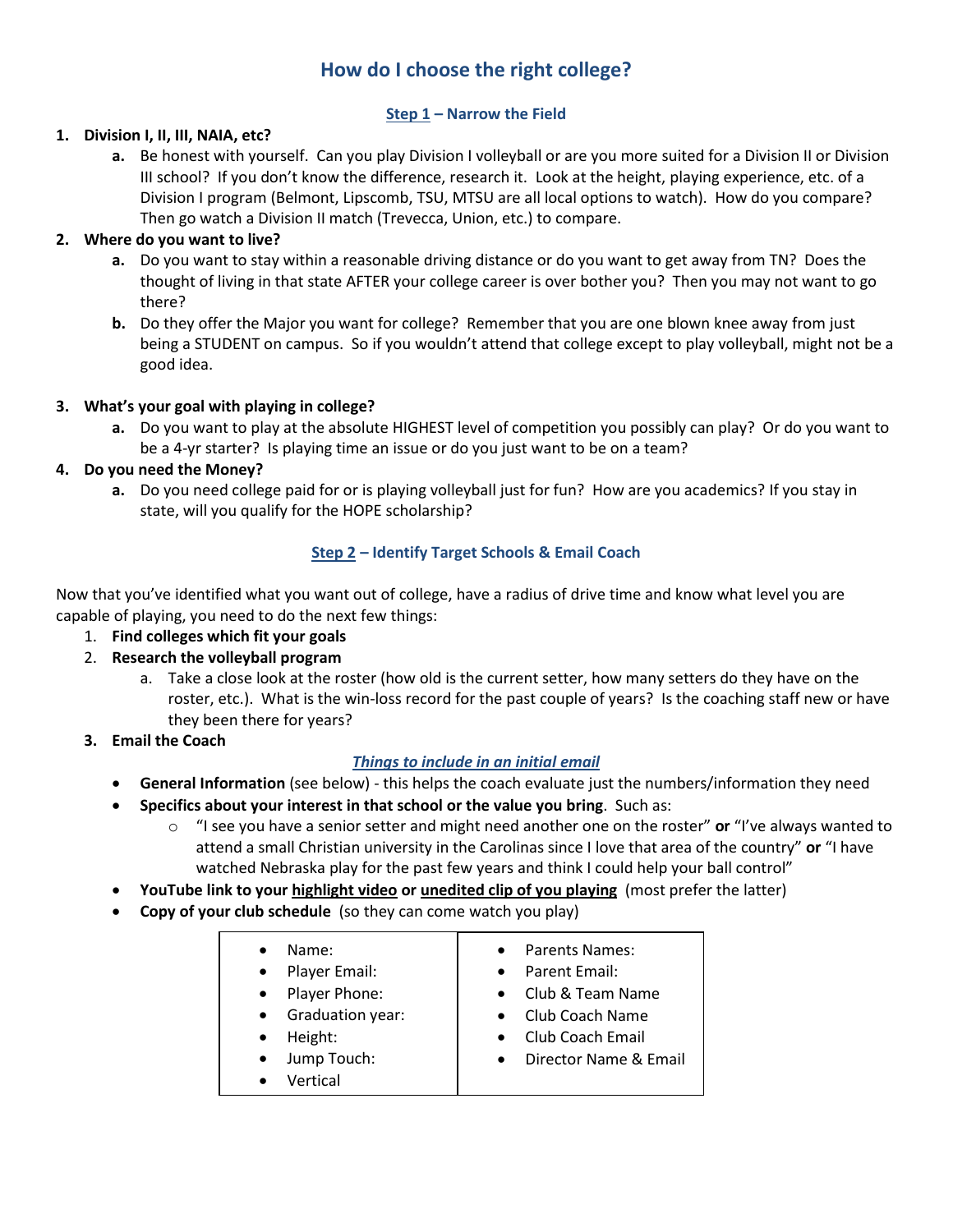*Hi Coach!* 

*I am extremely interested in King University and The Tornado! I am a senior at \_\_\_\_\_ High School in Nashville, Tennessee. I run a tempo offense and I jump set. Running a fast offense allowed me to lead my team to the state tournament this October. I am about to start my club season for the 18-Elite team at Ethos Volleyball Club in Nashville. I would love to hear more about your program as well as tell you more about me. Below I will leave the link to my highlight film from this summer.* 

*highlights: https://m.youtube.com/watch?feature=youtu.be&v=uwBalVI3aSw Best, Jane Doe (615) 555-5555*

#### **Extra notes on communicating with coaches**

- 1. There are times in the recruiting process when coaches cannot initiate communication with a prospective player, but they can respond once a player reaches out to them.
- 2. When a coach responds to your email, phone call, or text message--- get back to him/her ASAP! Even if the response is simply, *"Thank you for reaching out to me. I will be in touch with you soon!"* If you're not interested in a school, let the coach know so that he/she can move on. However, don't expect an immediate response from coaches especially if they are still in season. Players should definitely send follow up emails.
- 3. Copy your high school or club coaches on emails, or encourage the college coach to reach out to your high school/club coach. I send countless emails and letters every year to college coaches on behalf of my players. I also share game stats when requested.
- 4. Keep your Social Media accounts clean!! Once you begin communicating with coaches, they will begin vetting you by tracing your digital footprint.
- 5. Coaches and University Compliance Officers know the recruiting rules for their programs. Don't be discouraged if a coach watches you play (evaluation) but doesn't speak to you in person; sometimes it's not permissible because of the age of the prospective player or because of the recruiting calendar.

#### **Step 3 – follow up, visit the college, accept a scholarship, play collegiate volleyball** OR **Start back over at Step #1**

## **Recruiting Terms**

- 1. A **contact** happens any time a college coach says more than hello during a face-to-face meeting with a collegebound student-athlete or his or her parents off the college's campus.
- 2. An **evaluation** happens when a college coach observes a student-athlete practicing or competing.
- 3. A **verbal commitment** happens when a college-bound student-athlete verbally agrees to play sports for a college before he or she signs or is eligible to sign a National Letter of Intent. The commitment is not binding on the student-athlete or the school and can be made at any time.
- 4. When a student-athlete officially commits to attend a NCAA Division I or II college, he or she signs a **National Letter of Intent**, agreeing to attend that school for one academic year.
	- A National Letter of Intent is signed by a college-bound student-athlete agreeing to attend a Division I or II college for one academic year. Participating colleges agree to provide financial aid for one academic year to the student-athlete as long as the student-athlete is admitted to the school and is eligible for financial aid under NCAA rules. Other forms of financial aid do not guarantee the student-athlete financial aid. The National Letter of Intent is voluntary and not required for a student-athlete to receive financial aid or participate in sports.
	- A student-athlete who signs a National Letter of Intent but decides to attend another college may request a release from his or her contract with the school. If a student-athlete signs a National Letter of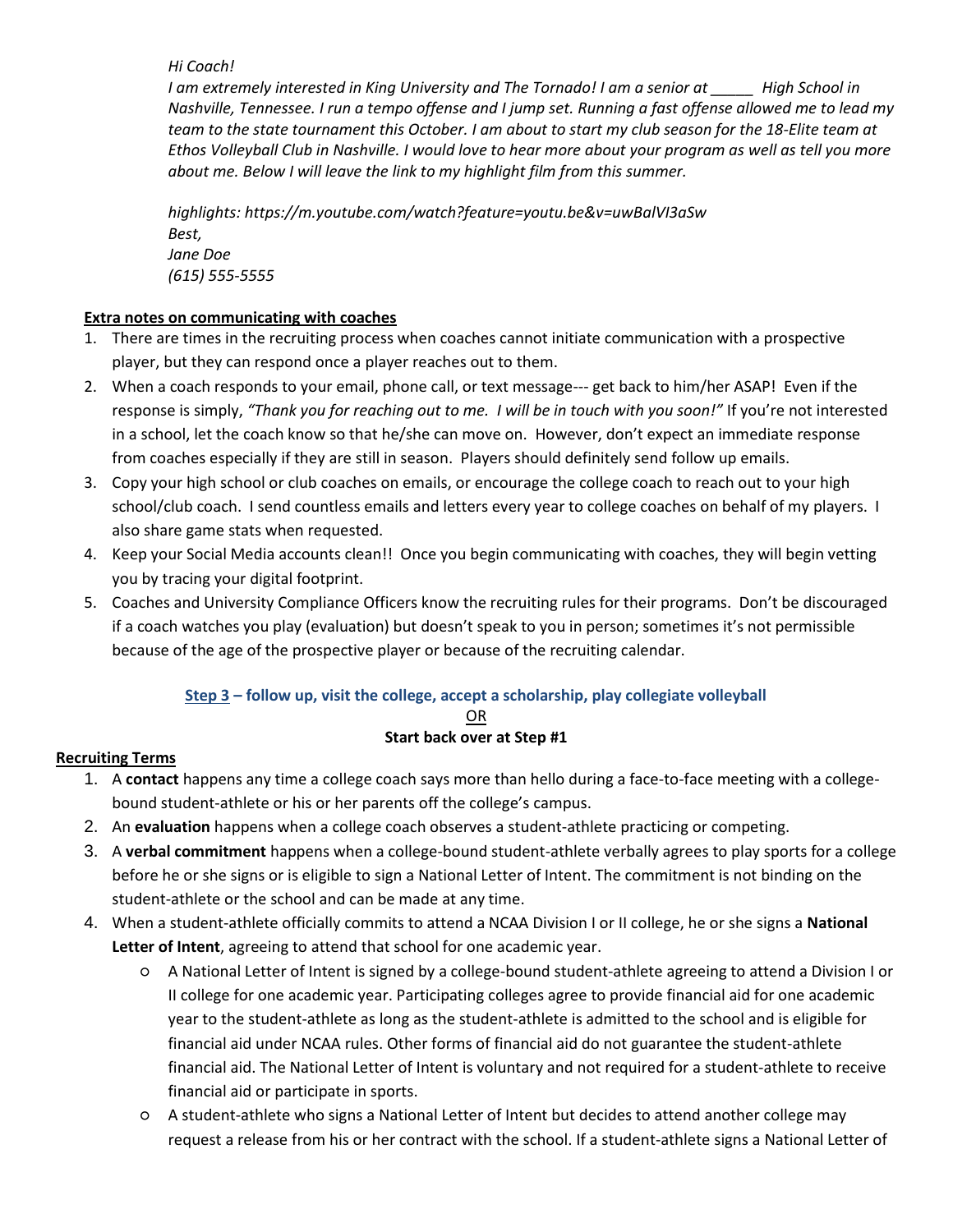Intent with one school but attends a different school, he or she loses one full year of eligibility and must complete a full academic year at the new school before being eligible to compete.

- i. **Division III** institutions are permitted to use a standard, NCAA provided, non-binding celebratory signing form. A college-bound student-athlete is permitted to sign the celebratory signing form at any point, including high school signing events, after the student-athlete has been accepted to the institution. Institutions should keep in mind, however, that they are not permitted to publicize a student-athlete's commitment to the institution until the student-athlete has submitted a financial deposit
- ii. **NAIA**: As an association, the NAIA does not have a letter of intent program in which students sign a binding agreement to participate in athletics at a particular institution. Student-athletes may sign letters of intent with an individual NAIA school, however, they aren't obligated to attend that institution.

### 5. **NCAA Campus Visits**

- Any visit to a college campus by a college-bound student-athlete or his or her parents paid for by the college is an official visit. Visits paid for by student-athletes or their parents are considered unofficial visits.
- During an official visit the college can pay for transportation to and from the college for the studentathlete, lodging and three meals per day for the student-athlete and his or her parents or guardians, as well as reasonable entertainment expenses including three tickets to a home sports event.
- The only expenses a college-bound student-athlete may receive from a college during an unofficial visit are three tickets to a home sports event.
- **NAIA** programs offer on campus tryouts. Students are permitted a maximum of two days of tryouts throughout their entire career, and the tryout cannot interfere with school time. The tryout must occur on campus.

#### **Academic Eligibility Requirements**

Student athletes will need to enlist the help of their guidance counselor when completing the academic eligibility requirements for both the NCAA and NAIA. Make sure your counselor knows you are interested in athletic scholarships.

#### **NCAA Academic Eligibility:**

- 1. By 10th grade, register with the NCAA Eligibility Center at **eligibilitycenter.org.**
- 2. Division I academic eligibility
	- To be eligible to compete in NCAA sports during your first year at a Division I school, you must graduate high school and meet ALL the following requirements:
		- Complete 16 core courses:
			- Four years of English
			- Three years of math (Algebra 1 or higher)
			- Two years of natural/physical science (including one year of lab science if your high school offers it)
			- One additional year of English, math or natural/physical science
			- Two years of social science
			- Four additional years of English, math, natural/physical science, social science, foreign language, comparative religion or philosophy
		- Earn at least a 2.3 GPA in your core courses.
		- Earn an SAT combined score or ACT sum score matching your core-course GPA on the Division I sliding scale, which balances your test score and core-course GPA. If you have a low test score,